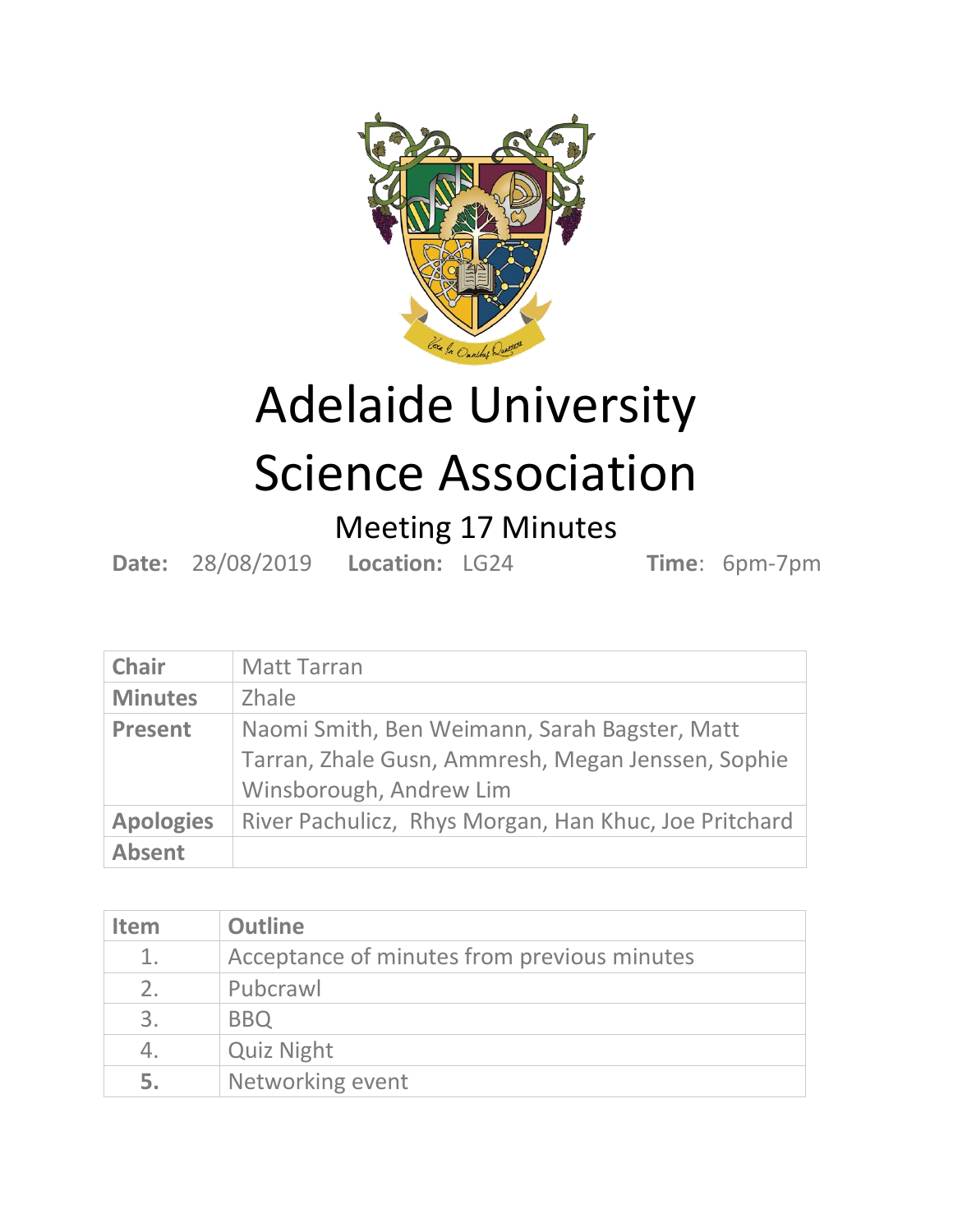| AGM.                     |
|--------------------------|
| Questions without notice |

| Item 1            | <b>Acceptance of minutes from previous minutes</b>                                                                                                                                                                                                                                                                                                                                                                                                                                                                                                                                                                                                                                                                                                                                                                                                                                                                                                                                                                                                                                                                                                                      |
|-------------------|-------------------------------------------------------------------------------------------------------------------------------------------------------------------------------------------------------------------------------------------------------------------------------------------------------------------------------------------------------------------------------------------------------------------------------------------------------------------------------------------------------------------------------------------------------------------------------------------------------------------------------------------------------------------------------------------------------------------------------------------------------------------------------------------------------------------------------------------------------------------------------------------------------------------------------------------------------------------------------------------------------------------------------------------------------------------------------------------------------------------------------------------------------------------------|
|                   | Motion to accept the minutes from the previous meeting?<br>$\overline{\phantom{0}}$<br>Motioned by Matt, seconded Naomi by opposed by none                                                                                                                                                                                                                                                                                                                                                                                                                                                                                                                                                                                                                                                                                                                                                                                                                                                                                                                                                                                                                              |
| Item <sub>2</sub> | PubCrawl - week 7, 13th of September                                                                                                                                                                                                                                                                                                                                                                                                                                                                                                                                                                                                                                                                                                                                                                                                                                                                                                                                                                                                                                                                                                                                    |
|                   | Things to discuss:<br>Marketing strategies<br>Push for digital signage, stalls in the hub, selling (not inside the<br>$\blacksquare$<br>hub in week 7)<br>Posters (megan to complete this week), print and put up ASAP<br>$\blacksquare$<br>Shirt's sorted (estimated to arrive Thursday/Friday wk 6)<br>$\qquad \qquad \blacksquare$<br>Safety officers (Matt, Naomi, Renata)<br>$\blacksquare$<br>Safety and wellbeing in general - Safety form to complete<br>$\blacksquare$<br><b>RACI promos</b><br>Ξ.<br>AUScA to keep profits for distribution after, cash only at other<br>$\blacksquare$<br>universities (RACI)<br>Pub-crawl photographer (Kaitlin Michelle): \$250 dependent on time.<br>$\blacksquare$<br>If >\$150 for the whole night, then all opposed<br>If \$150 for the whole night seconded by Ammresh, all in favour (RACI<br>also in favour), none opposed<br>Outsourcing to Committee members, Photography students(?),<br>$\blacksquare$<br>Volunteer form?<br>$\blacksquare$<br>Venue List<br>5:30 - 7:00pm: UniBar<br>7:00 - 8:00pm: The Duke of York<br>8:00 - 9:00pm: Little Pub<br>8:00 - 10:00pm: The London<br>9:00 - 10:00pm: The Austral |
|                   | 10:00 - 11:00pm: SuperCali, Woolshed, Belgian Beer Cafe<br>11:00 - late: Dog & Duck, The Elephant, Black Bull                                                                                                                                                                                                                                                                                                                                                                                                                                                                                                                                                                                                                                                                                                                                                                                                                                                                                                                                                                                                                                                           |
| Item <sub>3</sub> | <b>BBQ - Feedback</b>                                                                                                                                                                                                                                                                                                                                                                                                                                                                                                                                                                                                                                                                                                                                                                                                                                                                                                                                                                                                                                                                                                                                                   |
|                   | Moved to Thursday due to weather conditions<br>General info:<br>Free for members (you could offer a \$5 all you can eat +<br>membership signup if you want)<br>\$2 sausages for non-members<br>\$2 drinks - note that these were not that popular last sem but<br>that's okay as we can use them during quiz night<br>Setup (9-10):                                                                                                                                                                                                                                                                                                                                                                                                                                                                                                                                                                                                                                                                                                                                                                                                                                     |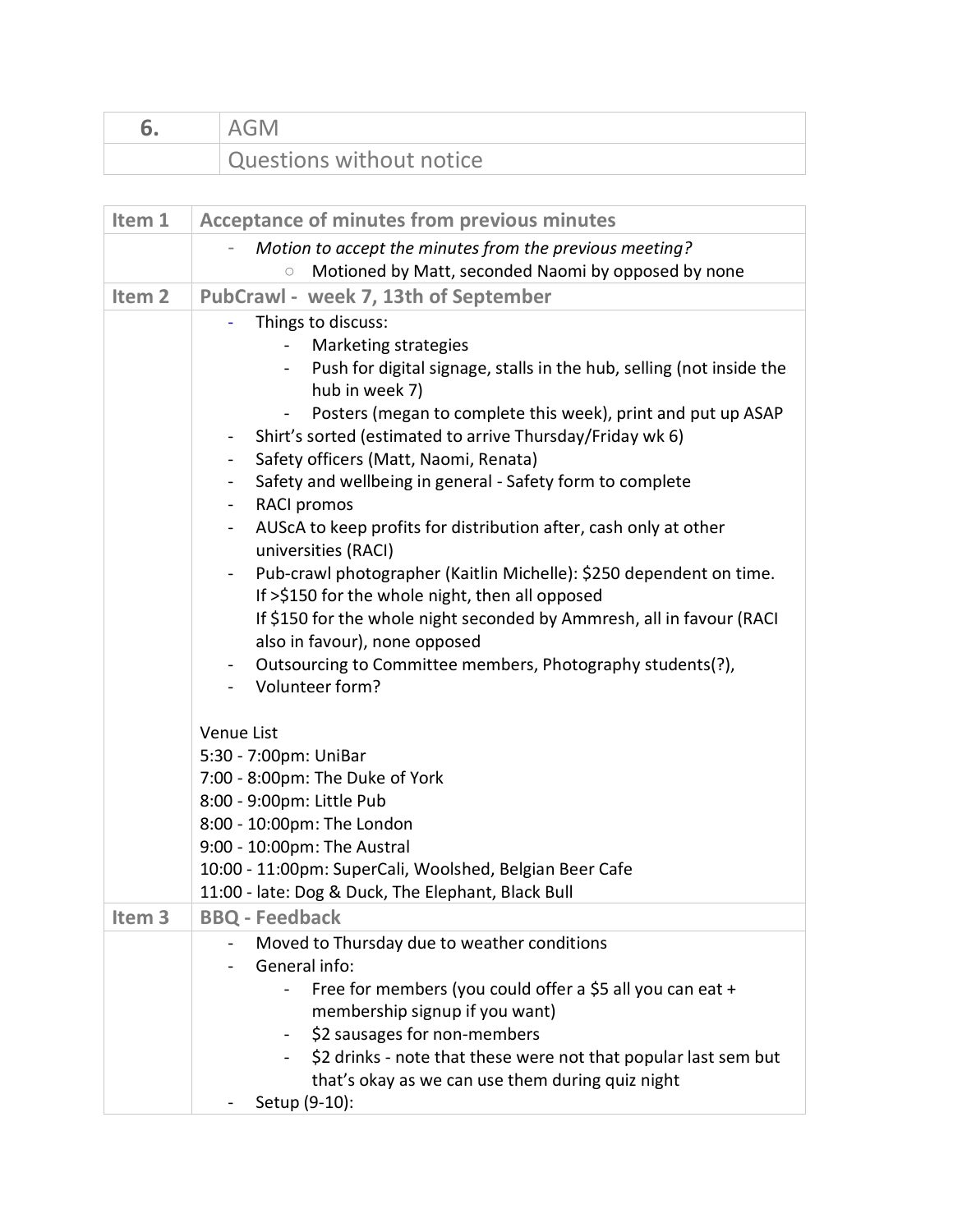|        | Collect banner/money box from locker<br>$\overline{\phantom{0}}$                                      |
|--------|-------------------------------------------------------------------------------------------------------|
|        | Get the drinks from the cabinet                                                                       |
|        | Collect the tents and fold-out tables from the union<br>$\blacksquare$                                |
|        | Bring the food - sausages, bread, napkins, sauce, extras                                              |
|        | Set up tent, tables, and banner<br>$\blacksquare$                                                     |
|        | Buy $\rightarrow$ # Bread slices $\rightarrow$ Pickup normal/tofurky sausages                         |
|        | Packup (3-4):                                                                                         |
|        | Close the banner, and take the banner and money box back to<br>the locker                             |
|        | (Exec to) do a final count of the money                                                               |
|        | $\sim$<br>Packup tables and tent, and take them to the union<br>$\blacksquare$                        |
|        | Don't worry about the BBQ, it will be collected automatically by<br>$\blacksquare$                    |
|        | union members :)                                                                                      |
|        | Games (Jenga), Bean Bags (Union House)                                                                |
|        | $\blacksquare$                                                                                        |
| Item 4 | Quiz Night - Friday night (18th of october) week 10                                                   |
|        | To be held during the second week back                                                                |
|        | Location:                                                                                             |
|        | Rumors Cafe - has been booked for 4.30pm - 10.30pm, to<br>-                                           |
|        | allow time for setup                                                                                  |
|        | Fundraising event - need to decide on a charity at some point<br>Ξ.                                   |
|        | Science-related charity: science education for students                                               |
|        | needs, ect.                                                                                           |
|        | Other charity: cancer council, amnesty international, ect<br>$\overline{\phantom{a}}$                 |
|        | Motion by Matt to support three charities instead of<br>$\blacksquare$                                |
|        | one, seconded by Naomi, opposed by none                                                               |
|        | Motion by Matt to donate to charity with the most<br>$\qquad \qquad \blacksquare$                     |
|        | bottle caps, seconded Ammresh, opposed by Ben                                                         |
|        | Possible Charities =                                                                                  |
|        | Madeline (0), ACF Australian Conservation                                                             |
|        | Foundation (6), Kickstart Kids (9), Butterfly                                                         |
|        | Foundation (0), <b>Beyond Blue (7)</b> , Hutt St Centre                                               |
|        | (), Smith Family (0), Fred's Van (2), Orange Sky                                                      |
|        | Laundry (1)                                                                                           |
|        | Donating all profits to charity of choice                                                             |
|        | Liquor licencing roughly \$180                                                                        |
|        | ACTION: Matt to sort out Liquor licensing and security                                                |
|        | Booking of venue is free                                                                              |
|        | Will need security (min 4 hrs) roughly \$200ish<br>-                                                  |
|        | Will need approval from Toni for liquor licencing                                                     |
|        | Need to create event risk management plan<br>$\overline{\phantom{0}}$                                 |
|        | Questions - subcommittee (~4-5 people to brainstorm a range of<br>questions for the quiz night) 2 MCs |
|        |                                                                                                       |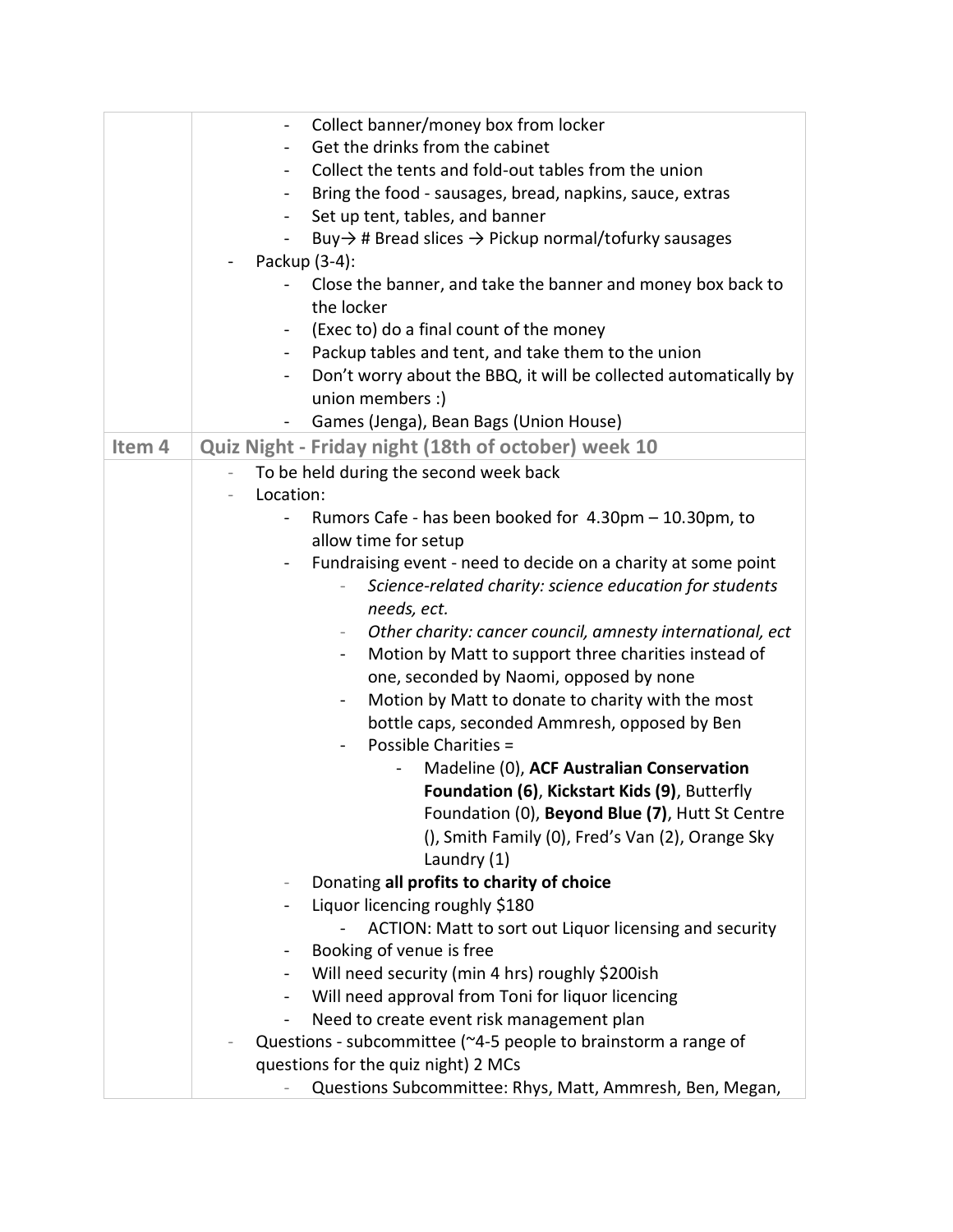|        | Sarah                                                                                   |
|--------|-----------------------------------------------------------------------------------------|
|        | Bar: Sarah & Matt                                                                       |
|        | Prizes - everyone to visit stores and ask for gifts                                     |
|        | Google Docs for list of sponsors we're asking (designate people                         |
|        | to individual stores)                                                                   |
|        | ACTION: Naomi to make up Google Docs listing this<br>$\blacksquare$                     |
|        | Drinks? Suggestions for choices - cider, beer, wine, spirits?                           |
|        | Beer: Superdry, Corona                                                                  |
|        | Cider: Strongbow/Somersby/<br>$\frac{1}{2}$                                             |
|        | Discuss what drinks to use Motion to use ___ liquor<br>$\blacksquare$                   |
|        | <b>Motion to choose prices</b>                                                          |
|        | Set-up could follow like this:<br>$\sim$                                                |
|        | 6-8 rounds, each with 10 questions                                                      |
|        | 2 Table rounds<br>$\overline{\phantom{a}}$                                              |
|        | 2 GC rounds - heads and tails, Coin toss, paper-plane<br>$-$                            |
|        | making, coin at bottle etc                                                              |
|        | Also need an MC, markers, ect. On the night (Assumed<br>$\overline{\phantom{a}}$        |
|        | that MATT is Barman)                                                                    |
|        | Improve speakers & PPTs<br>$\overline{\phantom{a}}$                                     |
|        | <b>Table Games:</b>                                                                     |
|        | <b>Gendify scientists</b>                                                               |
|        | Serial killer/scientist                                                                 |
|        | Furniture/scientist                                                                     |
|        | $\sim$ 10 $\pm$<br>lecturers as children                                                |
|        | $\sim$                                                                                  |
|        | Donate jars - to decide which charity to do<br>Lids from drinks + lids from Woolies     |
|        |                                                                                         |
|        | Someone to create poster/marketing material<br>$\blacksquare$                           |
|        | Motion by Matt to make ticket price \$10pp, \$90 p/table, seconded by<br>$\blacksquare$ |
|        | Ammresh, favoured by all                                                                |
|        | Suggestion for \$10 a head \$90 for table of 10                                         |
|        | Food:                                                                                   |
|        | Pizza (5 slices per person?)                                                            |
|        | Bench of pizza selections, people can go and collect during<br>$\blacksquare$           |
|        | intermissions                                                                           |
|        | Member discounts for drink                                                              |
|        | MC: Rhys & Megan                                                                        |
|        | Theme for dress code? Best dressed award/prize<br>$\blacksquare$                        |
|        | Pamphlets that show the list of charities that we are donating to                       |
|        | Powerpoint                                                                              |
|        | Sponsors (during intermission)                                                          |
|        |                                                                                         |
|        | Music                                                                                   |
| Item 5 | <b>Networking Event</b>                                                                 |